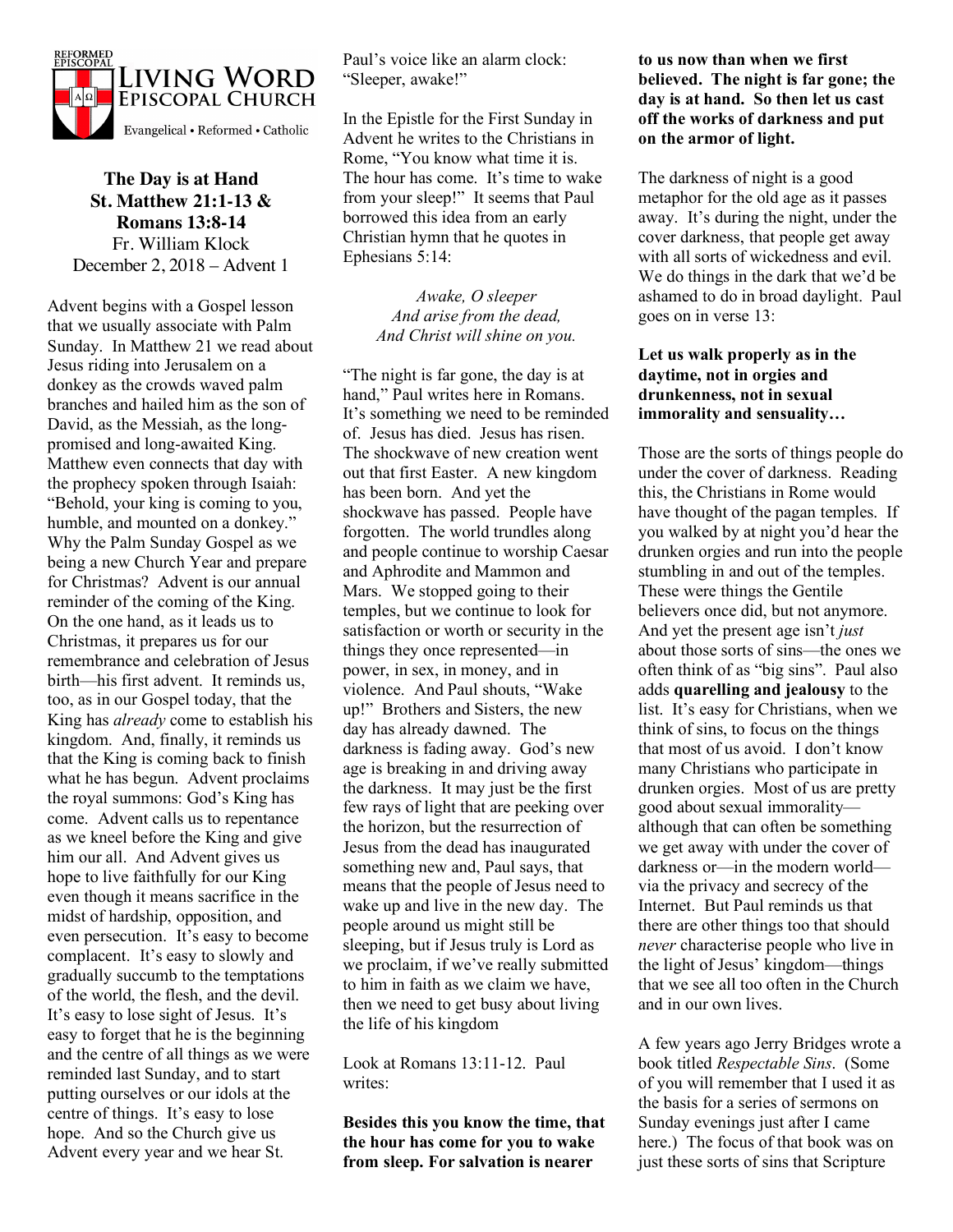condemns, but that are often ignored or, sometimes, even justified by Christians: things like anger and bitterness, jealousy and strife, unthankfulness and gossip and lack of self-control. It's easy to point our fingers at people engaged in sexual sin or at drunks and drug-users and to feel smug and self-righteous. And yet St. Paul lists many of these other sins like gossip and anger and enmity right along with those "big sins" when he writes about sinful behaviour and character that should never characterise Jesus' people. All of it, he says, needs to be put aside. All of these things are characteristic of the age that's passing away. All of these things are rooted in humanity's rebellion against God and against the vocation he gave us when he created us—all of them are centred on a love of self and an indulgence of self and that's not what Jesus' people are about. By his death and resurrection we've been liberated from the slavery of the old age and we've been given the life of the age to come, the life that God originally intended for us. Again, "Sleeper, awake!"

"But, Paul," we think, "that's all well and good, but how do we do that?" It's one thing for Paul to tell us not to do these things, but we've all tried and I don't know anyone who's been successful, at least not long-term, when they've tried it on their own. But, thankfully, Paul doesn't leave us with a bunch of impossible rules. He goes in verse 14:

## **But put on the Lord Jesus Christ, and make no provision for the flesh, to gratify its desires.**

This is another principle that Paul writes about a lot. Over and over he tells us to *put off* the *old* and to *put on* the *new*. This is what Paul is saying when he says to cast off the works of darkness and instead to put on the armour of light. This is what we mean we use the word "repentance"—it means to cast aside, to turn away, and to put off everything that belongs to

the age that's passing away, everything that belongs to our old selves, everything associated with our rebellion against God, and instead to turn to the light, to turn to Jesus and to let him fill us and clothe us with the life of God.

Brothers and Sisters, this is what Baptism is about. This is what it means to be "in Christ", as Paul so often puts it. This is what it means to live the life of the Spirit. It's about living out the new identity that Jesus has given us. Again, this is what it means to be baptised, but I think one of the most helpful ways to understand this is to think back to the story of the Exodus. Paul does that all the time so we might as well, too.

The Israelites were slaves in Egypt. That was their life. They laboured for Pharaoh until they died. But they knew the promises God had made to Abraham and they cried out to God. And God heard them. He sent Moses to lead them. He sent plagues to defeat Pharaoh and to prove his gods were powerless. And then he led the people miraculously through the waters of the Red Sea on dry ground, while drowning Pharaoh's army. He met the Israelites at Mt. Sinai and gave them his law—a new way to live—and he gave them his tabernacle—a place to encounter his presence. And then he led them into a new land. They were slaves, but he parted the sea and called them to meet him on the far side. And on the far side he gave them a new life and a new identity. At Sinai he declared that Israel was his son. That didn't mean that the Israelites ceased to struggle with their slave identity. When life was hard in the wilderness, Israel grumbled against the Lord and doubted his goodness and wisdom. Israel flirted with the idea of going back to Pharaoh. The fleshpots of Egypt were better than manna from heaven, or so they thought. Even after the Lord had made good on his promise to bring them into the promised land, Israel failed to live in faith. With the Lord

they had a covenant of life, but as Isaiah wrote in our Old Testament lesson, Israel chose instead to make a covenant with death.

Now, think of our baptism in light of that story. The baptismal font is our Red Sea. We are born slaves to sin and death, but in the baptismal waters, God holds out a promise to us: My Son has died for the forgiveness of sins. My Son was raised from death to begin the work of new creation. Trust in him. Trust in my promise. Kneel before him in faithful submission as Lord, and you will have a share in my new world. In other words: Repent and be baptised. Forsake everything but Jesus and he will deliver you from your old life of slavery to sin and death and give you the life God created us for. We pass through the waters and Jesus makes us new. He ushers us into a new land, a new kingdom, a new life.

Now, here's where the two stories parallel each other, but are very different. On the other side of the Red Sea, the Lord gave Israel his law. You are my son, he said. This is how you will serve me. But Israel failed to do it, because the people still had the same old hearts. The Lord promised through the prophets that he would do something new—something to fix Israel's heart problem—and he has done that in Jesus. Jesus leads us through the waters as Moses led Israel, but on the other side, Jesus gives us his own Spirit. This was the one thing Israel lacked. And God's Spirit turns our hearts of stone to hearts of flesh. God's Spirit transforms the desires of our hearts. From love of self and sin, he turns us to love for God and love for each other. In our baptism we put off the old and put on the new. In baptism we forsake the darkness and choose, by the power of God, to live in the light.

Martin Luther wrote that when he was tempted by sin, when he was tempted to question God's forgiveness, or question the life of Jesus in him he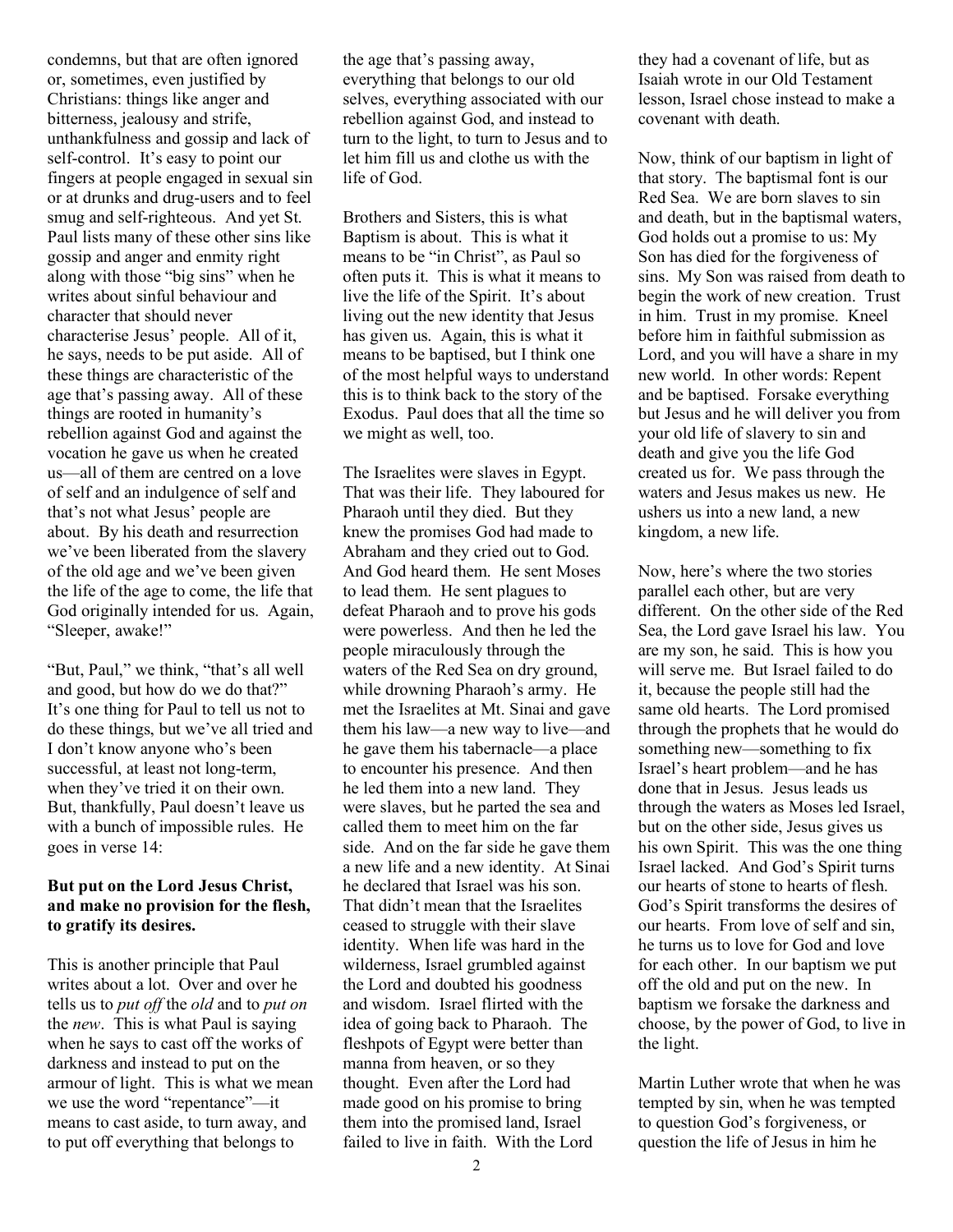would grab his forehead, the place where the water had been poured on him as a baby, and he would simply remind himself, "You are baptised!" I framed my baptismal certificate and hung it on the wall as a reminder to me. Those of you who are younger may have candles. Light them every year on the anniversary of your baptism to remind yourselves that you have been transferred from the kingdom of darkness into the kingdom of light. The water of Baptism embodies the grace of God to forgive sinners and to clothe us with the life of Jesus, to make us new. If we have passed through these waters in faith there is nothing short of our own wilful rejection of God's promise that can separate us from the love of God, from his grace, from his forgiveness, or from his life. This is where we put off the old and put on Jesus.

But baptism is just the beginning. Jesus also reminds us and assures us of our life in him when we come to his Table. His body was broken and his blood was shed to make us holy again. All who have passed through the waters of Baptism are invited to his Table to be reminded again that his life is our life, that in our Baptism we have put on Jesus and that each day he sustains us, renews us, and transforms us. If you've been tempted during the week to put the old back on, you have a reminder here at the Lord's Table of what God has done for you in Jesus, of his love for sinners, and his invitation to once again put off the old and to put on the new. Here at the Table Jesus gives us a foretaste of the age to come and of his kingdom. Here he reminds us of his goodness and faithfulness. Here he reminds us that God's new creation is breaking in and if we are part of it, our lives ought to reveal its light. When we go from the Table it should be in faith, knowing that Jesus is Lord, not Caesar, not Mammon, not Aphrodite, not any other false god we're prone to worship or look to for security—Jesus is Lord and Jesus alone. The Sacraments remind us that Jesus is the beginning and the centre

of everything and the Lord's Table should be a place for us to evaluate how we've been living and to reorient ourselves back around him when we've started to put ourselves at the centre.

God gives us these means of grace because he understands the struggle we face. And the Sacraments certainly aren't the only means of grace. He's given us his Word and we would struggle a great deal less if we truly steeped ourselves in it and grasped better what it tells us and shows us of God's love and God's goodness and God's faithfulness. We'd struggle less if we meditated on and memorized God's Word, internalizing it and letting it shape and mould our desires and our thinking. And God gives us each other, his Church. Brothers and Sisters, Jesus has poured the Holy Spirit into each of us and he's put us in fellowship with one another. Together we teach and exhort each other, we love each other, we mourn and are joyful with each other, we're accountable to each other, we stand with each other. Again, God knows that we struggle to put off the old and to keep off the old. He knows that we struggle to put on the new and keep on the new. And so he gives us means of grace. We need to avail ourselves of them. That's part of what it means to wake up and to walk in the light.

This is how we live in this in-between time. The old age is passing away and God's new age is breaking in. We can only live in that new age, in God's kingdom by faith—faith in God's faithfulness, faith that as he has always been faithful to his promises. He will be faithful to his promise to make all things new, to restore his Creation, and to set everything to rights. Paul looks forward to that day. And in the meantime, in this inbetween time, we're called to live as if that day were already here. The first part of our Epistle shows us what that looks like. Look at Romans 13:8-10:

**Owe no one anything, except to love each other, for the one who loves another has fulfilled the law. For the commandments, "You shall not commit adultery, You shall not murder, You shall not steal, You shall not covet," and any other commandment, are summed up in this word: "You shall love your neighbor as yourself." Love does no wrong to a neighbor; therefore love is the fulfilling of the law.**

Here's what kingdom living looks like. In fact, it looks just like what Jesus describes in the Sermon on the Mount. Don't owe anyone anything. Just at face value that's good and biblical advice, but where we're prone to reading this as Paul talking about the financial debt that's so common in our world—and that's often a symptom of our idolatry and our love of "things" and "stuff"— what Paul was really getting at was the system of patronage that governed almost every aspect of life in the ancient world. Their societies were strictly hierarchical and the way you found security and the way you advanced and the way you got rich was through patronage and debts. Few people did anything for anyone without expecting something in return. Think of the Mafia. The boss does you a favour, he looks out for you, he protects you, but he always expects something in return—and it's like that with everyone all the way down the hierarchy. It's a modern vestige of the old Roman system of patronage and their entire world ran that way.

But Jesus' kingdom is the opposite. Jesus tells us to love our enemies and to do good to those who hate us. Jesus tells us to go the extra mile and to turn the other cheek. Jesus turns the values of the old age upside-down. In fact, what he's *really* doing is turning the world right-side up after we rebelled and turned it upside down. And so this is why Paul urges us: Don't try to find your place in the present age, don't try to advance yourself in the present age by seeking to put others in